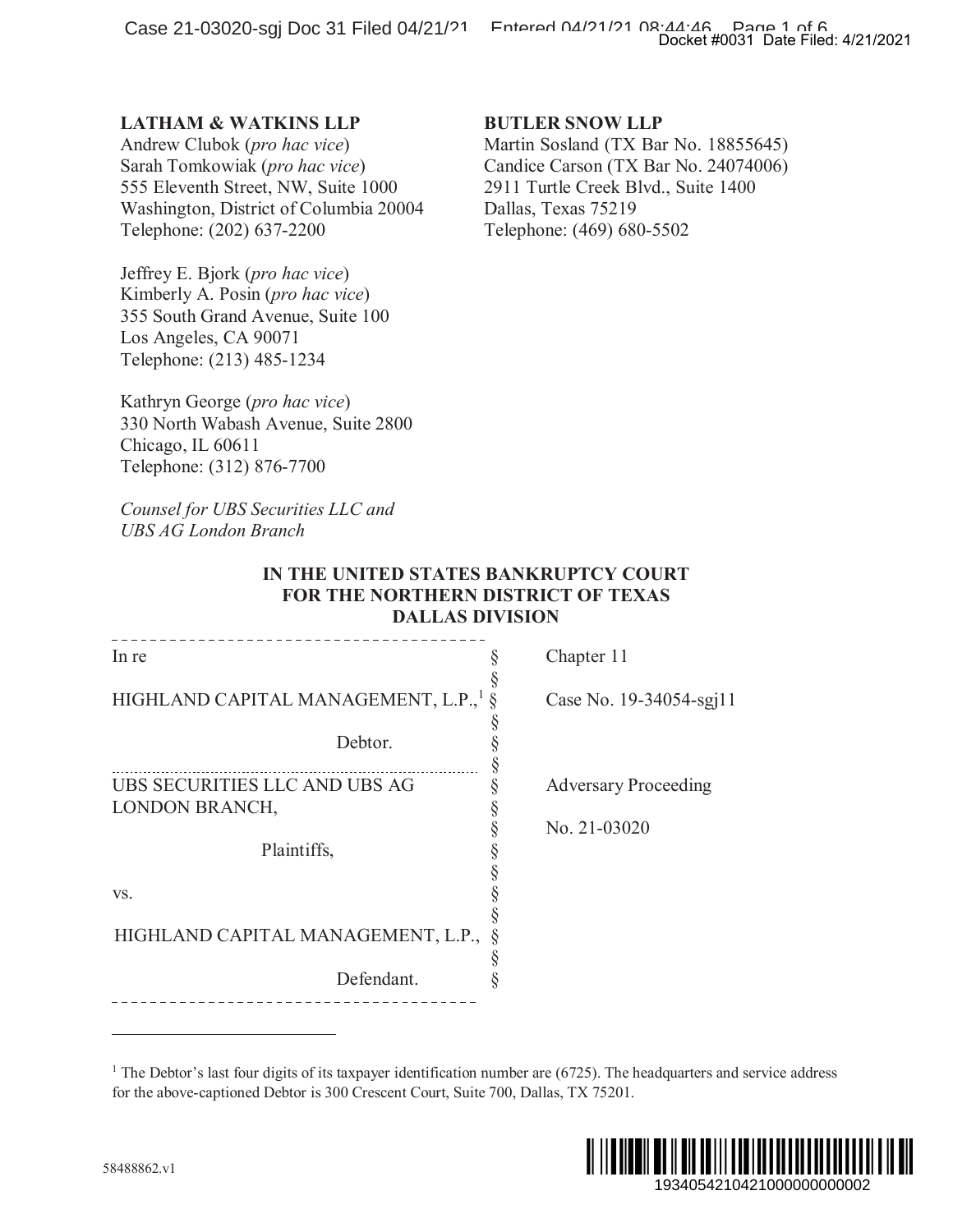# **NOTICE OF HEARING ON PLAINTIFFS' MOTION FOR AN ORDER AUTHORIZING ALTERNATIVE SERVICE OF SUBPOENA**

**PLEASE TAKE NOTICE** that the following matter is scheduled for hearing on **Wednesday, April 28, 2021 at 1:30 p.m. (Central Time)** (the "**Hearing**") in the above-captioned chapter 11 case: *UBS's Motion for an Order Authorizing Alternative Service of Subpoena* [Docket No. 28] (the "**Motion**").

The Hearing on the Motion will be held via WebEx videoconference before The Honorable Stacey G. C. Jernigan, United States Bankruptcy Judge. The WebEx video participation/attendance link for the Hearing is: https://us-courts.webex.com/meet/jerniga.

A copy of the WebEx Hearing Instructions for the Hearing is attached hereto as **Exhibit A**; alternatively, the WebEx Hearing Instructions for the Hearing may be obtained from Judge Jernigan's hearing/calendar site at: https://www.txnb.uscourts.gov/judges-info/hearing-

dates/judgejernigans-hearing-dates.

Any response to the relief requested in the Motion shall be filed with the Clerk of the Court on or before **Monday, April 26, 2021 at 5:00 p.m. (Central Time)**.

[*Remainder of Page Intentionally Left Blank*]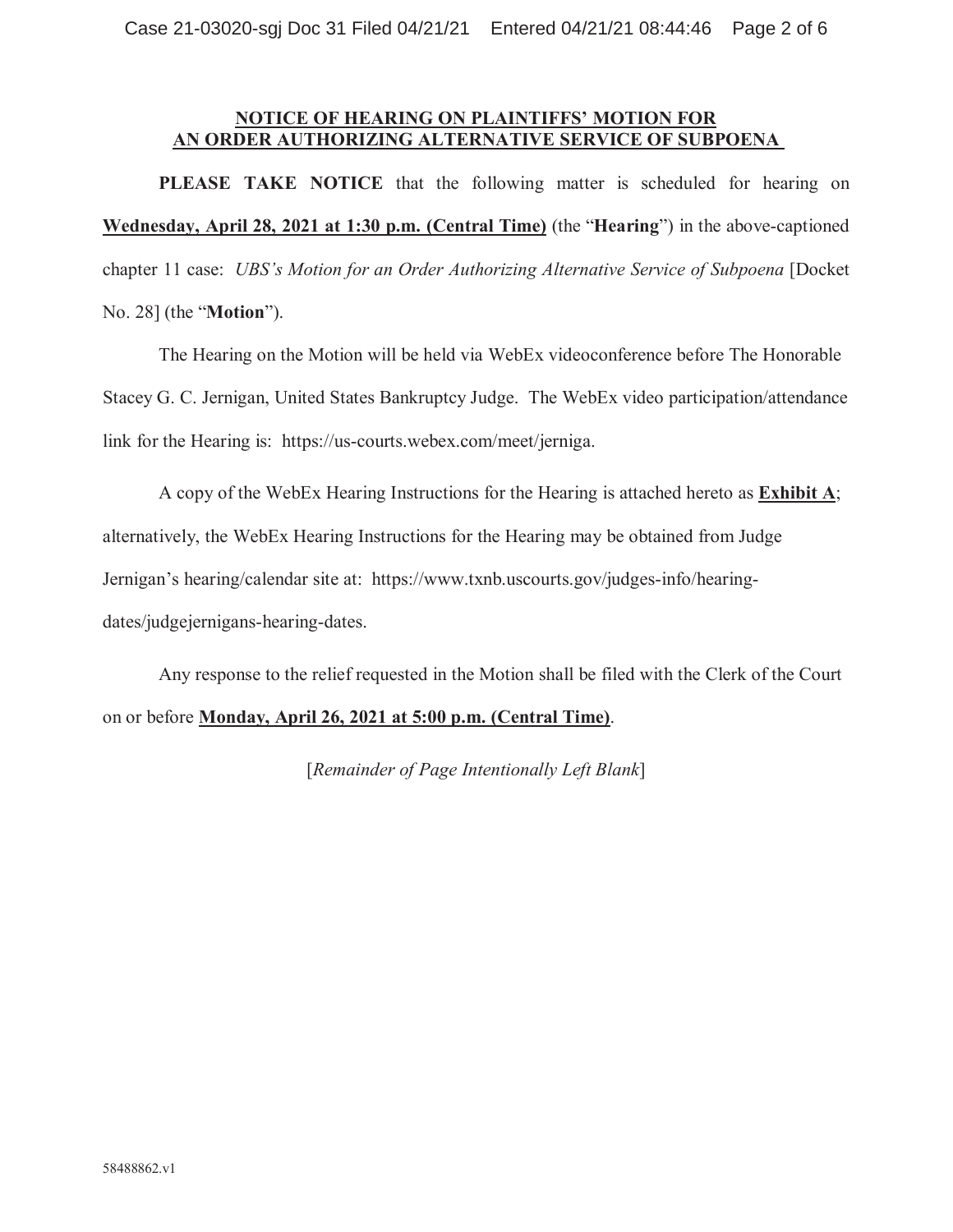DATED this 21<sup>st</sup> day of April, 2021.

## **BUTLER SNOW LLP**

By /s/ *Martin Sosland*

Martin Sosland (TX Bar No. 18855645) Candice M. Carson (TX Bar No. 24074006) 2911 Turtle Creek Boulevard, Suite 1400 Dallas, Texas 75219 Telephone: (469) 680-5502 E-mail: martin.sosland@butlersnow.com candice.carson@butlersnow.com

## **LATHAM & WATKINS LLP**

Andrew Clubok (*pro hac vice*) Sarah Tomkowiak (*pro hac vice*) 555 Eleventh Street, NW, Suite 1000 Washington, District of Columbia Telephone: (202) 637-2200 Email: andrew.clubok@lw.com sarah.tomkowiak@lw.com

and

Jeffrey E. Bjork (*pro hac vice*) Kimberly A. Posin (*pro hac vice*) 355 South Grand Avenue, Suite 100 Los Angeles, CA 90071 Telephone: (213) 485-1234 Email: jeff.bjork@lw.com kim.posin@lw.com

*Counsel for UBS Securities LLC and UBS AG, London Branch*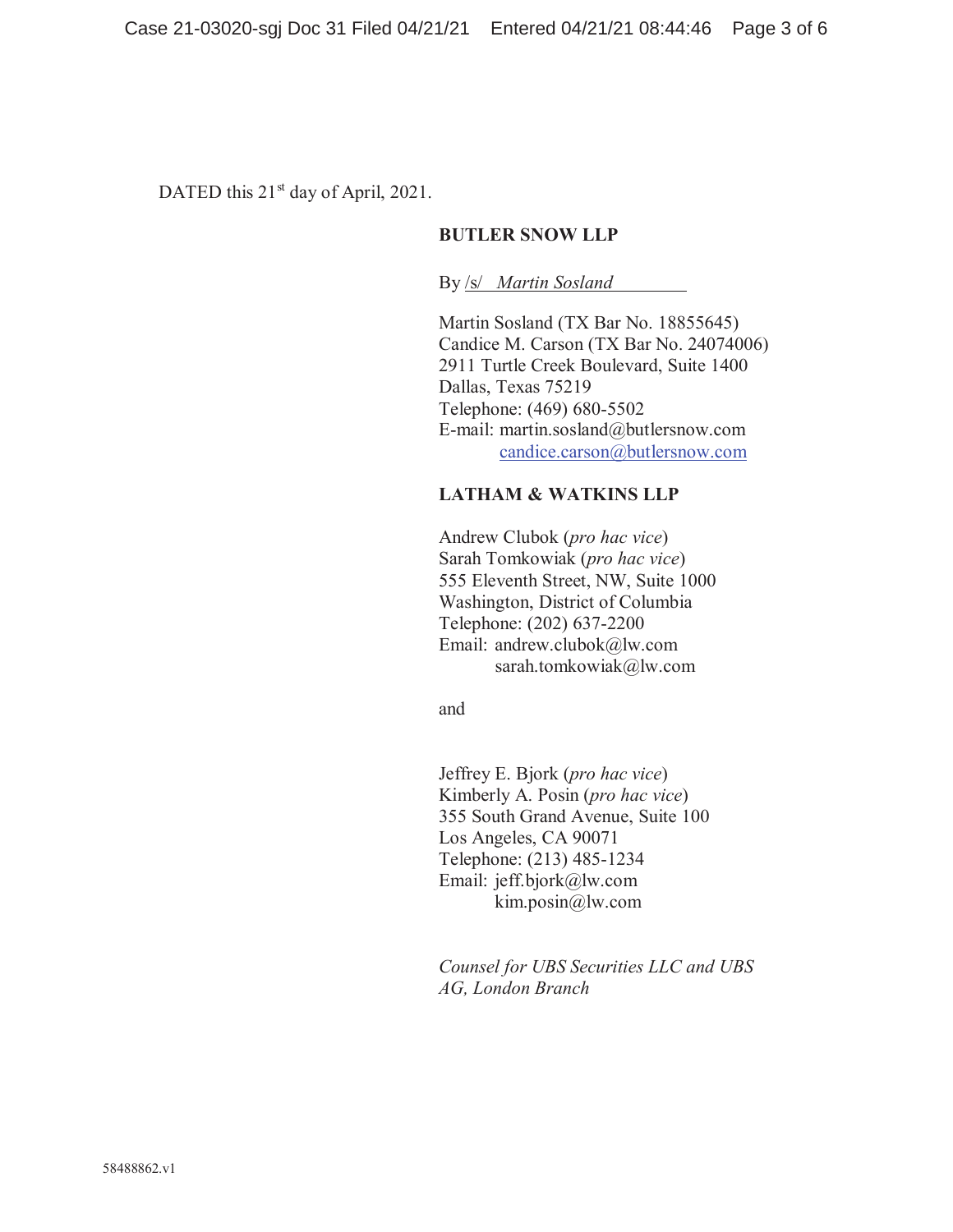## **CERTIFICATE OF SERVICE**

I, Martin Sosland, certify that this *Notice of Hearing on Plaintiffs' Motion for an Order Authorizing Alternative Service of Subpoena* was filed electronically through the Court's ECF system, which provides notice to all parties in interest.

Dated: April 21, 2021.

/s/ *Martin Sosland*

Martin A. Sosland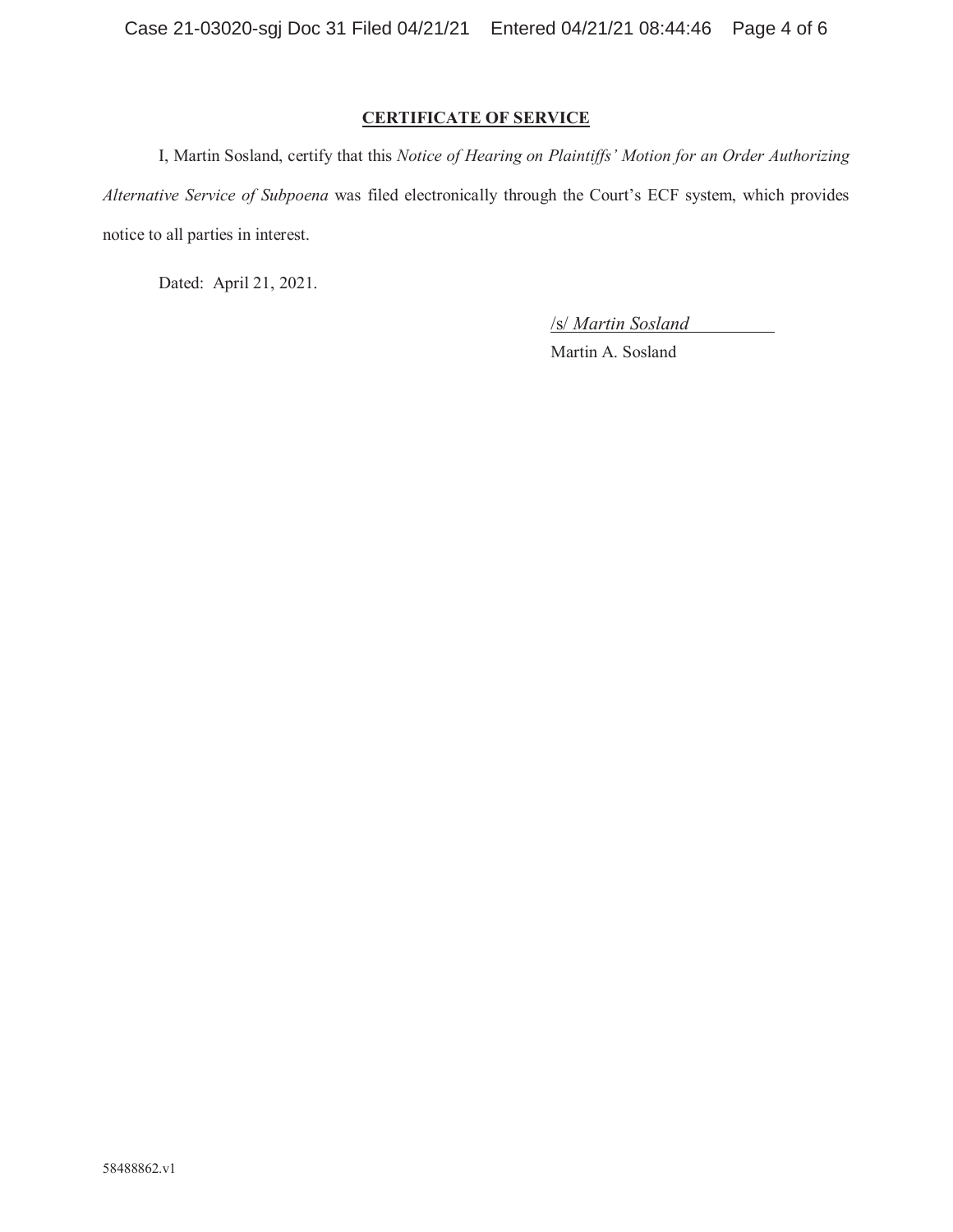# **Exhibit A**